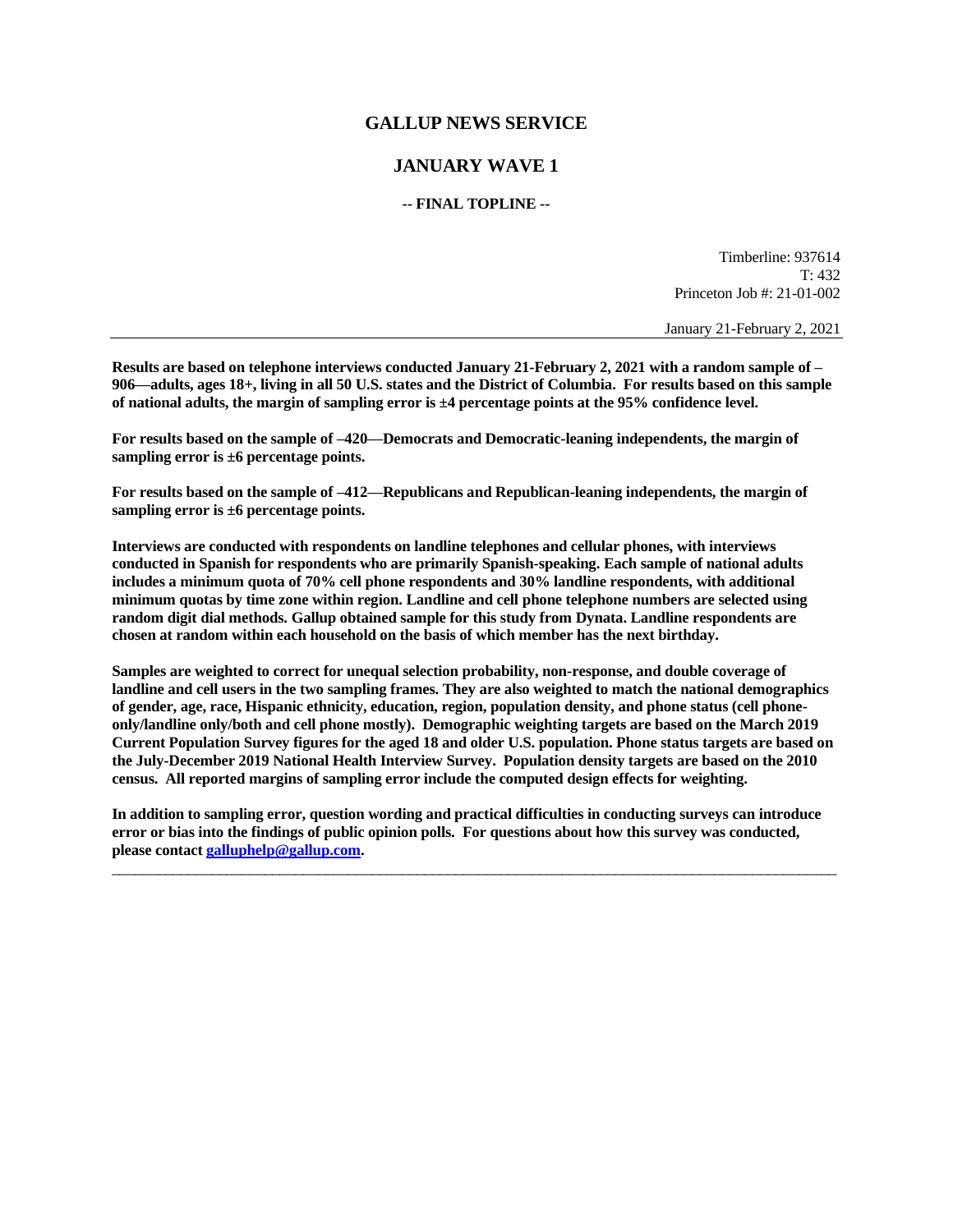11. Next, please say whether your overall view of technology companies, such as Amazon, Facebook and Google, is very positive, somewhat positive, neutral, somewhat negative or very negative.

|                   | Verv<br>positive | Some-<br>what<br>positive | Neutral | Some-<br>what<br>negative | Verv<br>negative | No.<br>opinion | Total<br>positive |
|-------------------|------------------|---------------------------|---------|---------------------------|------------------|----------------|-------------------|
| 2021 Jan 21-Feb 2 | 11               | 23                        | 20      | 23                        | 22               |                | 34                |
| 2019 Aug 1-14     | 15               | 31                        | 22      | 23                        | 10               | ∗              | 46                |

12. Do you think the government should increase, decrease or not change its regulation of technology companies such as Amazon, Facebook and Google?

|                   | Increase | Decrease | Not change | No opinion |
|-------------------|----------|----------|------------|------------|
| 2021 Jan 21-Feb 2 | 57       |          | 28         |            |
| 2019 Aug 1-14     | 48       | 10       | 40         |            |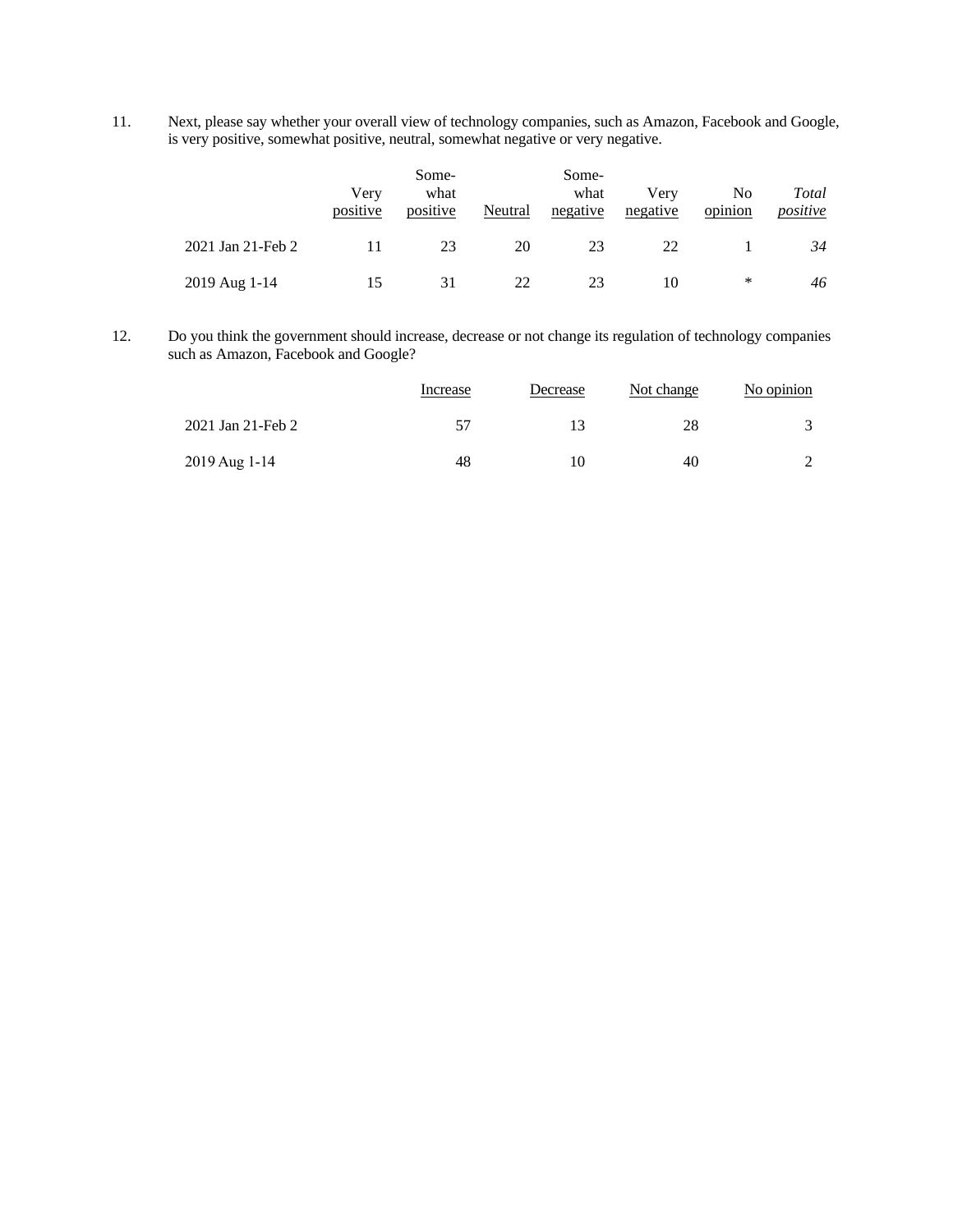#### **GALLUP POLL NEWS SURVEY January 2021 Public Release Data**

## **QN11: Overall View of Technology Companies BY Total + Gender + Race I + Age + Education + Party I.D. + Ideology**

|                   |              | Gender         |      | Race   |                | Age           |                |                | Education |                 |                 | Party I.D.                |       |                          | Ideology |                   |          |         |
|-------------------|--------------|----------------|------|--------|----------------|---------------|----------------|----------------|-----------|-----------------|-----------------|---------------------------|-------|--------------------------|----------|-------------------|----------|---------|
|                   |              | Total          | Male | Female | White          | Non-<br>white | 18-34          | 35-54          | $55+$     | College<br>Grad | Some<br>College | <b>HS Grad</b><br>or Less | an    | Republic Independ<br>ent | Democrat | Conserval<br>tive | Moderate | Liberal |
| Total             | Unweighted n | 906            | 515  | 391    | 680            | 205           | 171            | 244            | 475       | 434             | 283             | 180                       | 244   | 426                      | 230      | 360               | 313      | 213     |
|                   | Weighted n   | 906            | 453  | 453    | 593            | 300           | 250            | 280            | 366       | 321             | 255             | 325                       | 226   | 448                      | 224      | 343               | 332      | 215     |
|                   |              | 97             | 57   | 40     | 30             | 68            | 25             | 38             | 34        | 26              | 21              | 50                        | 11    | 51                       | 31       | 30                | 49       | 15      |
| Very positive     |              | 11%            | 13%  | 9%     | 5%             | 22%           | 10%            | 14%            | 9%        | 8%              | 8%              | 15%                       | 5%    | 11%                      | 14%      | 9%                | 15%      | 7%      |
| Somewhat positive |              | 206            | 85   | 122    | 133            | 73            | 54             | 66             | 83        | 80              | 54              | 73                        | 33    | 95                       | 78       | 54                | 88       | 64      |
|                   |              | 23%            | 19%  | 27%    | 22%            | 24%           | 22%            | 23%            | 23%       | 25%             | 21%             | 22%                       | 15%   | 21%                      | 35%      | 16%               | 27%      | 30%     |
|                   |              | 184            | 91   | 93     | 103            | 77            | 43             | 79             | 61        | 74              | 46              | 63                        | 34    | 103                      | 46       | 43                | 91       | 48      |
| Neutral           |              | 20%            | 20%  | 20%    | 17%            | 26%           | 17%            | 28%            | 17%       | 23%             | 18%             | 19%                       | 15%   | 23%                      | 21%      | 13%               | 27%      | 22%     |
|                   |              | 213            | 108  | 105    | 166            | 44            | 74             | 51             | 86        | 79              | 67              | 65                        | 63    | 95                       | 51       | 90                | 58       | 62      |
| Somewhat negative |              | 23%            | 24%  | 23%    | 28%            | 15%           | 30%            | 18%            | 24%       | 24%             | 26%             | 20%                       | 28%   | 21%                      | 23%      | 26%               | 18%      | 29%     |
| Very negative     |              | 199            | 106  | 93     | 160            | 33            | 51             | 44             | 99        | 62              | 66              | 70                        | 82    | 100                      | 15       | 123               | 45       | 25      |
|                   |              | 22%            | 23%  | 20%    | 27%            | 11%           | 21%            | 16%            | 27%       | 19%             | 26%             | 21%                       | 36%   | 22%                      | 7%       | 36%               | 14%      | 12%     |
| (DK)/(Refused)    |              | $\overline{ }$ | 5    | 2      | $\overline{2}$ | 5             | $\overline{2}$ | $\overline{2}$ | 3         | 1               | 2               | $\overline{4}$            | 2     | 3                        | 2        | 3                 |          | 2       |
|                   |              | 1%             | 1%   | 0%     | 0%             | 2%            | 1%             | 1%             | $1\%$     | 0%              | $1\%$           | 1%                        | $1\%$ | 1%                       | 1%       | $1\%$             | 0%       | $1\%$   |